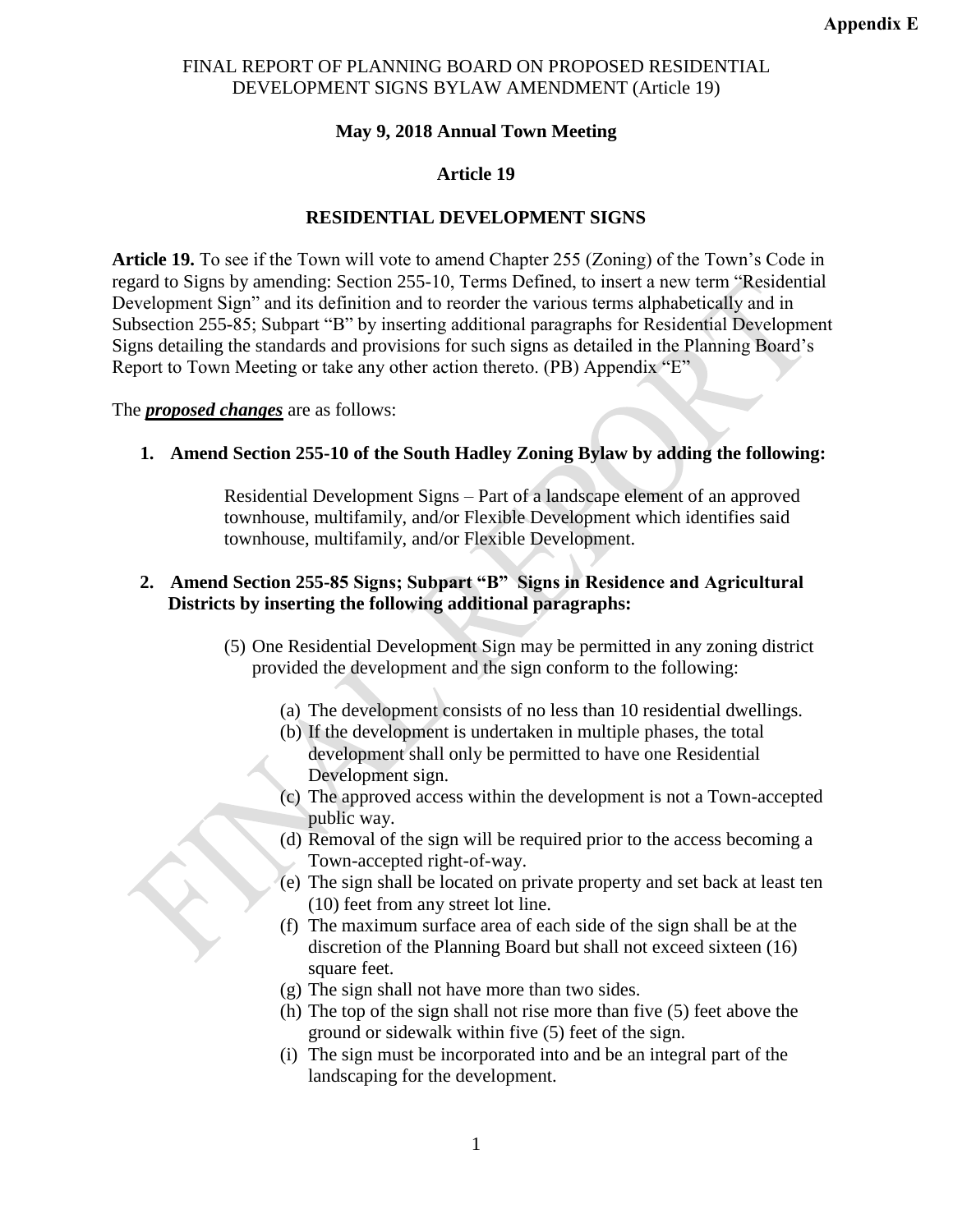(j) The materials used for construction of the sign and the design of the sign are to be reflective of the materials and character of the development to the extent feasible.

**OBJECTIVES:** The objective of this article is to allow signs which are part of the landscaping elements which "identify" a residential development.

**SUMMARY:** This article is based on research in other communities which have provisions allowing for residential development signs. Such signs are not intended to replace a street sign or to serve a single residences or a duplex. Rather, they can be a benefit to a larger development by providing an attractive "signature" element for the development.

**BACKGROUND:** Over the past several years, there have been inquiries as to whether a "sign" could be included as part of a residential development. The Zoning Bylaw is very clear s to what signs are allowed within a Residential or Agricultural Zoning District:

- a) Signs for home occupations, as provided in § 255-22 of this bylaw.
- b) A single sign, not more than four square feet in area, located flat on a building or dwelling in a Residence C District, identifying the name of the building. Any illumination of such sign shall be continuous indirect lighting.
- c) Real estate signs having an area of not more than five square feet advertising the sale, rental or lease of the premises on which they are maintained.
- d) To provide for the identification of public facilities, to convey activities and events associated with such facilities, and temporary and emergency messages, one freestanding sign may be permitted on a parcel occupied by a municipal (Town of South Hadley, South Hadley Fire District Number One, and/or South Hadley Fire District Number Two), state, or federal facility. Said sign shall be located at least 30 feet from an adjoining lot line and 10 feet from the street line and shall not exceed an area of 0.75 square foot for each four lineal feet of lot frontage occupied by the premises, or 20 square feet, whichever is smaller. Further, the height of such signs shall not exceed six feet at any point.

While the above four signs are specific to the Residential or Agricultural Zoning Districts, the Zoning Bylaw also makes provisions for the following:

- o Political signs
- o Temporary control signs
- o Directional signs

Item "d" above was added a number of years ago to accommodate the need for signs for public facilities, specifically at the request of the District 2 Fire Department as they wanted to install a public information sign at their Fire Station.

There are a number of existing developments in the Residence A-1 and Residence A-2 which have signs similar to what is proposed under this Article. Some of these locations include: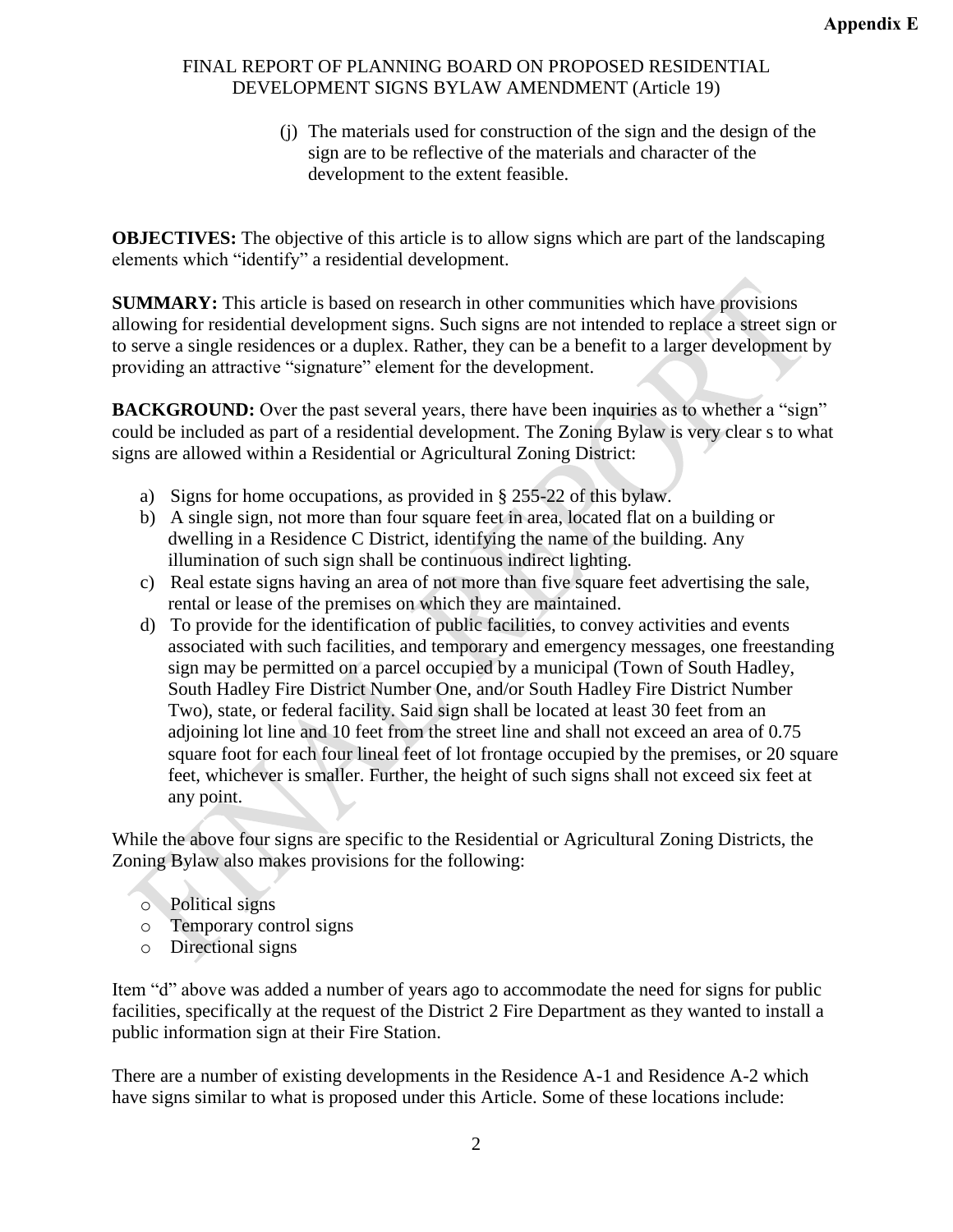- o Alvord Place Community
- o Center Edge Estates
- o The Mill at StoneyBrook
- o Pine Grove Condominiums

How they were permitted or allowed to remain is not clear. However, in the past 18+ years, neither the Planning Board nor the Planning Director has received any complaints or criticisms of these signs. They appear to serve a purpose of directing people to these developments which are like small neighborhoods and are tastefully done. This Article would allow these signs to remain and provide an opportunity for similar places to incorporate such signs into their landscaping elements.

**RELATIONSHIP TO MASTER PLAN:** There is not a clear relationship between this article and the 2010 Master Plan. However, it does seek to update how signs are regulated in regards residential developments. As such, it is more closely aligned with the objective of a more updated regulatory structure which is an objective within the Master Plan. Therefore, it would appear that this amendment is consistent with the Master Plan.

**PUBLIC HEARING:** The Planning Board conducted a public hearing on this article on Monday April 30, 2018. No comments or questions were voiced regarding this Article. However, there was a question/comment about the need to clean up the older commercial signs along the Town's major corridors. Additionally, the comment was made that there are many more residential developments (The Villages at Shadowbrook Estates, Strong Farm, Loomis Village, Fallswoods, Hillcrest Park, etc.) with the type of signs proposed by this Bylaw than is listed in this report.

**RECOMMENDATION:** The Planning Board, at their April 30, 2018 meeting, unanimously voted to approve this report and voted unanimously to recommend adoption of this Article as presented.

# **ANNOTATED VERSION OF EXISTING SECTION 255-85 B:**

- B. Signs in Residence and Agricultural Districts. All signs are prohibited in Residence and Agricultural Districts, except the following:
	- 1) Signs for home occupations, as provided in § 255-22 of this bylaw.
	- 2) A single sign, not more than four square feet in area, located flat on a building or dwelling in a Residence C District, identifying the name of the building. Any illumination of such sign shall be continuous indirect lighting.
	- 3) Real estate signs having an area of not more than five square feet advertising the sale, rental or lease of the premises on which they are maintained.
	- 4) To provide for the identification of public facilities, to convey activities and events associated with such facilities, and temporary and emergency